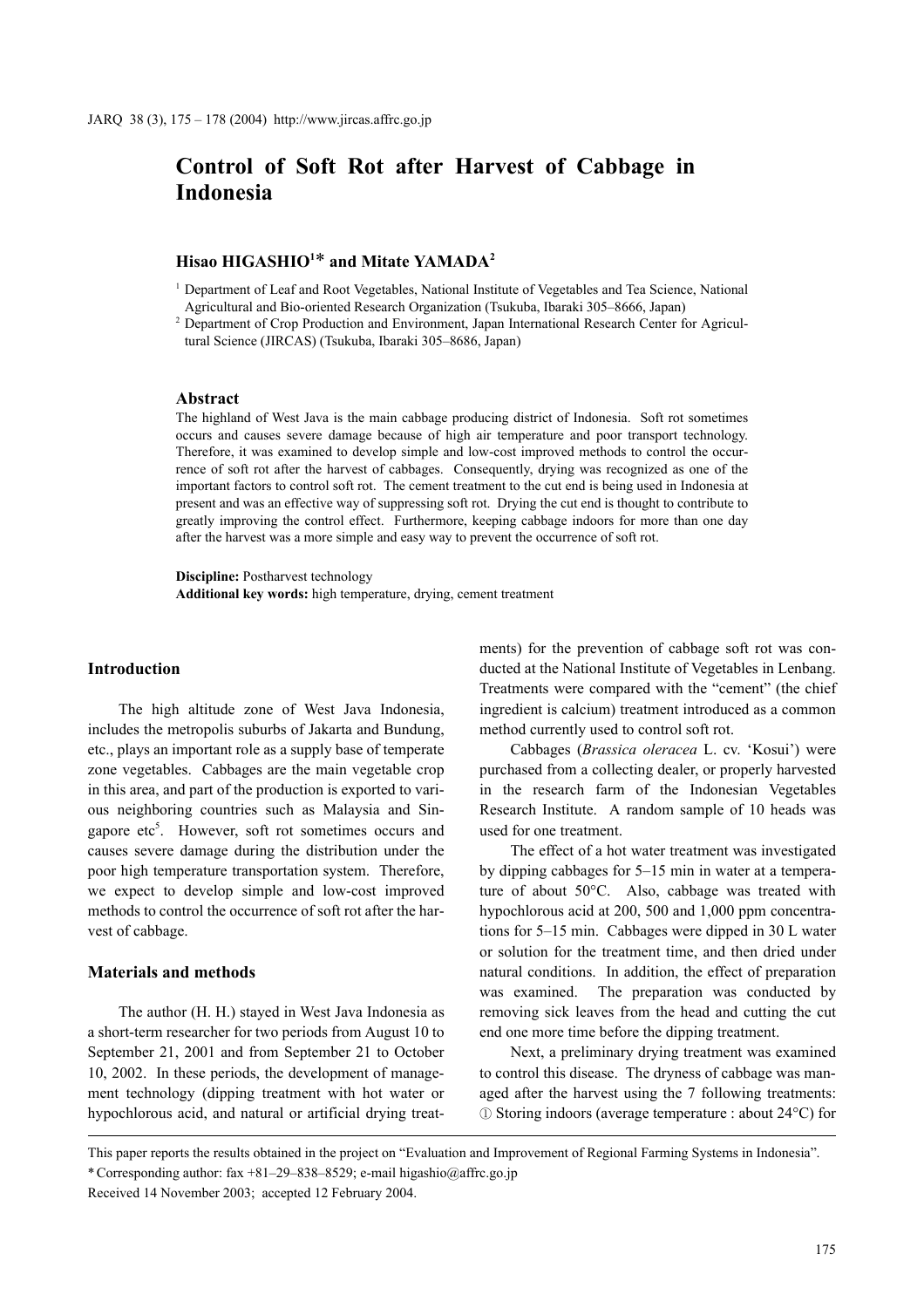



<sup>:</sup>  $2 \text{ days}$ , :  $4 \text{ days}$ .

a): preparation; Cabbage leaves with symptoms of soft rot were removed and the cut end was cut one more time before the treatment.

b): hot water; Cabbages were dipped in hot water (30 L) controlled at 45–50°C.

c): hypochlorous acid; Cabbages were dipped in a solution of hypochlorous acid (200 ppm).

one day after the harvest, ② Storing indoors for 6 days after the harvest, ③ Storing indoors in sealed polyethylene bags for 6 days after the harvest, ④ Storing 1 h outdoors in the field under the conditions after the harvest, ⑤ Storing 3 h outdoors in the field under the conditions after the harvest,  $\circledcirc$  Storing 1 h in a drying room at 35°C, and  $\circled{2}$  Storing 3 h in a drying room at 35°C.

Various calcium chemicals (calcium hydroxide, calcium carbonate, calcium sulfate dihydrate, calcium phosphate tribasic, calcium dihydrogenphosphate monohydrate, and calcium hydrogenphosohate dihydrate) on the market were examined to explain the factor effecting expression of the cement treatment control, and to look for more effective chemicals. Calcium chemicals were painted on the cut surface of the head in small amounts (about 1 g/head).

In most cases, cabbages which had air dried after treatment were packaged in polyethylene bags (thickness : 0.03 mm) individually, and held in a large drying machine controlled at 35°C. This simulated the conditions of transport. The occurrence of soft rot was judged by the existence of rot at the cut end, and the degree was the percentage of the total heads tested showing soft rot.

#### **Results**

#### **1. Effect of dipping treatment with hot water and hypochlorous acid on the occurrence of soft rot**

As shown in Fig. 1, soft rot occurred in all the treatments. There was a tendency for the occurrence of soft rot to increase with increasing treatment time in hot water. On the other hand, the rot progress was suppressed by a dipping treatment in a solution of hypochlorous acid (200 ppm, 15 min) for prepared heads (damaged leaves removed and cut again at the end of the core).



**Fig. 2. Effect of pretreatment with cement or hypochlorous acid on the occurrence of cabbage soft rot after harvest** 

Data were obtained at 4 days after the treatment. ■ : packing.



The condition of dryness (in the case of non-packing) controlled soft rot disease remarkably, despite the decline in freshness. Conversely, the occurrence of disease was accelerated for heads sealed in polyethylene bags (Fig. 2). The suppressive effect of the hypochlorous acid solution also disappeared at high humidity conditions (in the case of packing in polyethylene bags).

The cement application to the cut end was not influenced by the humidity conditions, and the suppression effect was remarkable, compared with hypochlorous acid treatment.

## **2. Effect of preliminary drying on the occurrence of soft rot**

As showed in Fig. 3 (only the main results of treatments are indicated) soft rot at the cut surface was suppressed only by keeping cabbages indoors for 1 and 6 days after the harvest. In addition, the effect was superior to the calcium hydroxide application (Fig. 4). The next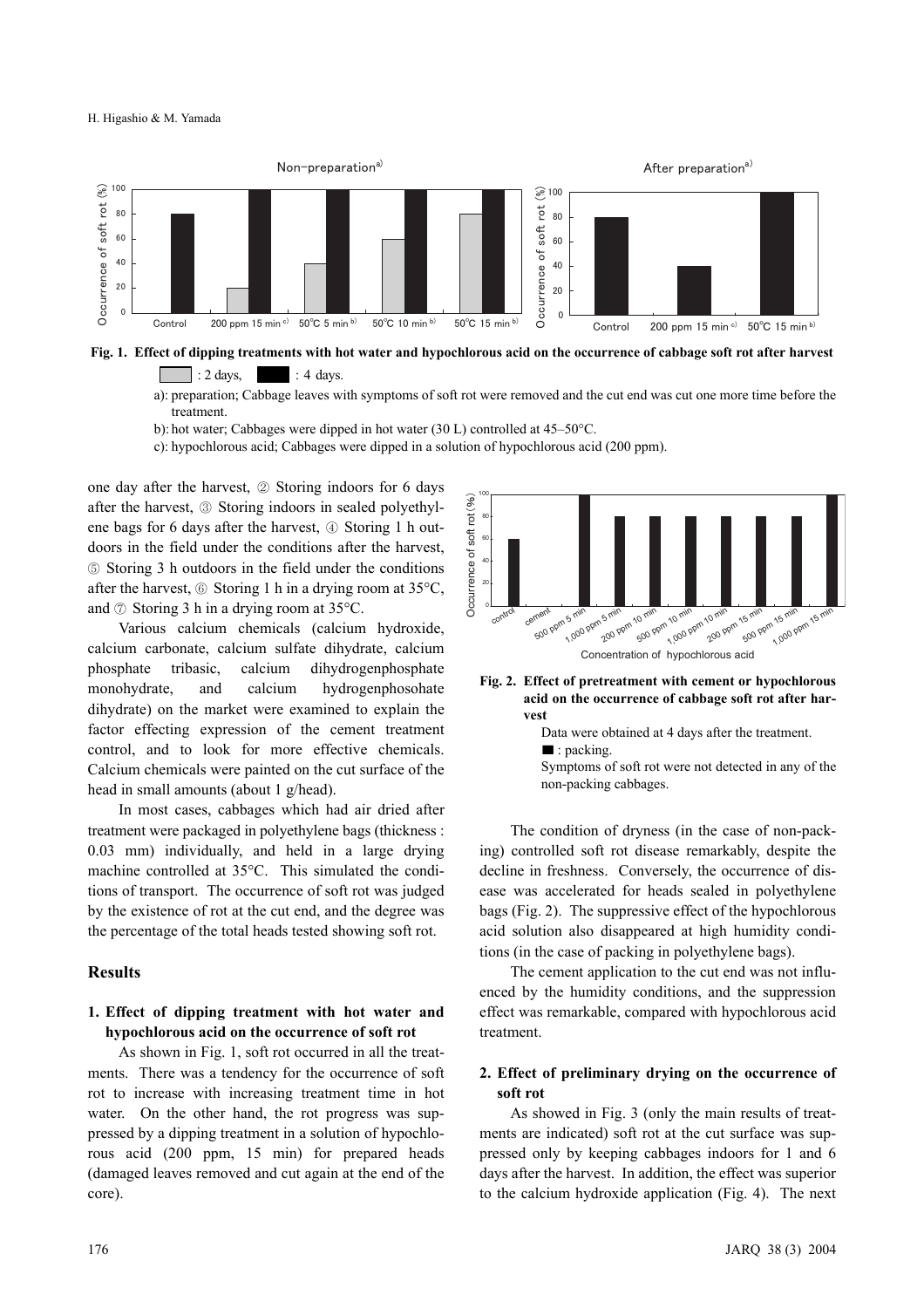best result was obtained in 1 h in a drying room at 35°C. In the other treatments, soft rot occurred at a high rate with no suppressive effect apparent.

#### **3. Effect of calcium on the occurrence of soft rot**

Various calcium chemicals on the market were examined to explain the suppressive effect of the cement treatment and to look for more effective chemicals to control soft rot. Calcium hydroxide had a more suppressive effect on the occurrence of rot at the cut end of the cabbage. On the other hand, some chemicals promoted the disease in the group of calcium compounds tested (Fig. 5).

## **Discussion**

In Japan as well, vegetable soft rot is a disease that is difficult to control. Moreover, even if products are free of rot in the field, it is known that soft rot develops during the transport to markets<sup> $6-8$ </sup>. Cabbage can be grown, because the highland of West Java Indonesia has a cool climate. However, the disease occurs at high temperature and high humidity conditions of the market areas and during rough handling in transport. Then, it causes severe damage.

Hot water treatment is recognized as a simple and easy technique to control disease and insect damage, and it has already been put to practical use in various foreign countries<sup>1,2,4</sup>. However, in this study there was no suppressive effect and in some cases rot was promoted. We considered that the lethal temperature for the soft rot bacterium was higher than that of the hot water used in this study<sup>6</sup>, and that the soft rot bacteria infected from the cut end, moving promptly through the vascular tissue.

On the other hand, in Japan, hypochlorous acid is the only chemical used to disinfect fresh vegetables, and is being used for the control of microorganisms in shredded vegetables<sup>3</sup>. In this study, a certain degree of soft rot suppression occurred after hypochlorous acid application. That effect on soft rot management greatly depended on humidity conditions after the treatment, and the effect did not occur at high humidity conditions. It was clear that the occurrence of soft rot was restrained by storing cabbages in drying conditions, from the results of this study.

We stored cabbages under various degrees of dryness after harvest. As a result, it was found that keeping them indoors for more than one day after the harvest had the most effect. It is recognized that soft rot bacteria doesn't enter plant tissue without a wound. Because of this, it is thought that the injuries to the cabbage head received at the time of harvest can be healed by storing it



Days stored in drying room at 35°C after polyethylene packaging

**Fig. 3. Effects of various pretreatments on the occurrence of decay at the cut end of cabbages**  ● : control, ◆ : calcium hydroxide, ■ : 1 day





Control Calcium hydroxide Indoors for a day







Data were obtained at 2 days after the treatment.